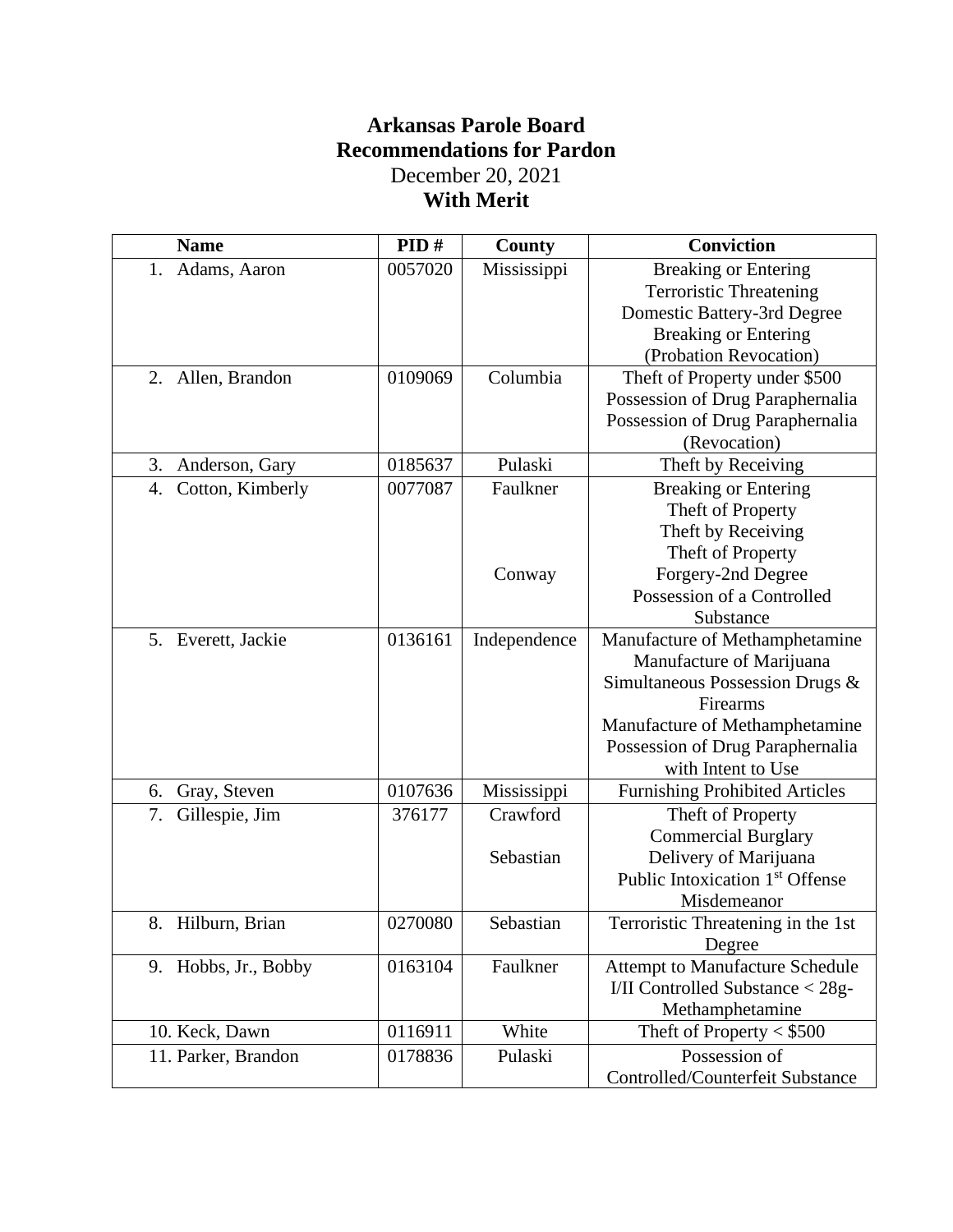|                       |         |               | without Prescription/Possession of |
|-----------------------|---------|---------------|------------------------------------|
|                       |         |               | Adderall                           |
| 12. Robinson, Donnell | 0276765 | Pulaski       | Possession of a Controlled         |
|                       |         |               | Substance                          |
|                       |         |               | Possession of a Controlled         |
|                       |         |               | Substance (Revocation)             |
|                       |         |               | Domestic Battering 3rd Degree      |
|                       |         |               | Contempt of Court                  |
| 13. Siler, Brian      | 0161751 | White         | <b>Computer Child Pornography</b>  |
| 14. Stinson, Johnny   | 0058441 | Sevier        | <b>Burglary</b>                    |
|                       |         |               | Possession of Controlled Substance |
|                       |         |               | with Intent to Deliver:            |
|                       |         |               | Methamphetamine                    |
|                       |         |               | Possession of Controlled Substance |
|                       |         |               | with Intent to Deliver: Marijuana  |
|                       |         |               | Paraphernalia with Intent to       |
|                       |         |               | Manufacture: Meth                  |
|                       |         |               | Simultaneous Possession of Drugs   |
|                       |         |               | & Firearms                         |
|                       |         |               | Possession of Controlled Substance |
|                       |         |               | with Intent to Deliver:            |
|                       |         |               | Methamphetamine                    |
|                       |         |               | Possession of a Controlled         |
|                       |         |               | Substance with Intent to Deliver:  |
|                       |         |               | Marijuana                          |
|                       |         |               | Possession of Drug Paraphernalia   |
| 15. Sutterfield, Tony | 0142839 | <b>Baxter</b> | Fleeing                            |
|                       |         |               | Possession of a Controlled         |
|                       |         |               | Substance-Methamphetamine          |
|                       |         |               | <b>Residential Burglary</b>        |
|                       |         |               | False Imprisonment                 |
|                       |         |               | <b>Battery-2nd Degree</b>          |
|                       |         |               | <b>Residential Burglary</b>        |
|                       |         |               | False Imprisonment                 |
|                       |         |               | Battery-2nd Degree (Probation      |
|                       |         |               | Revocation)                        |
| 16. West, Gregory     | 0016990 | Yell          | Theft Of Property                  |
|                       |         |               | <b>Breaking and Entering</b>       |
|                       |         |               | Delivery of Controlled Substance-  |
|                       |         |               | Marijuana                          |
|                       |         |               | Theft of Property                  |
|                       |         |               | Theft of Property                  |
|                       |         |               | <b>Breaking and Entering</b>       |
|                       |         |               | (Probation Revocation)             |
| 17. Wren, Veronica    | 0105891 | Pulaski       | Fraudulent Use of a Credit Card    |
|                       |         |               | Theft of Property                  |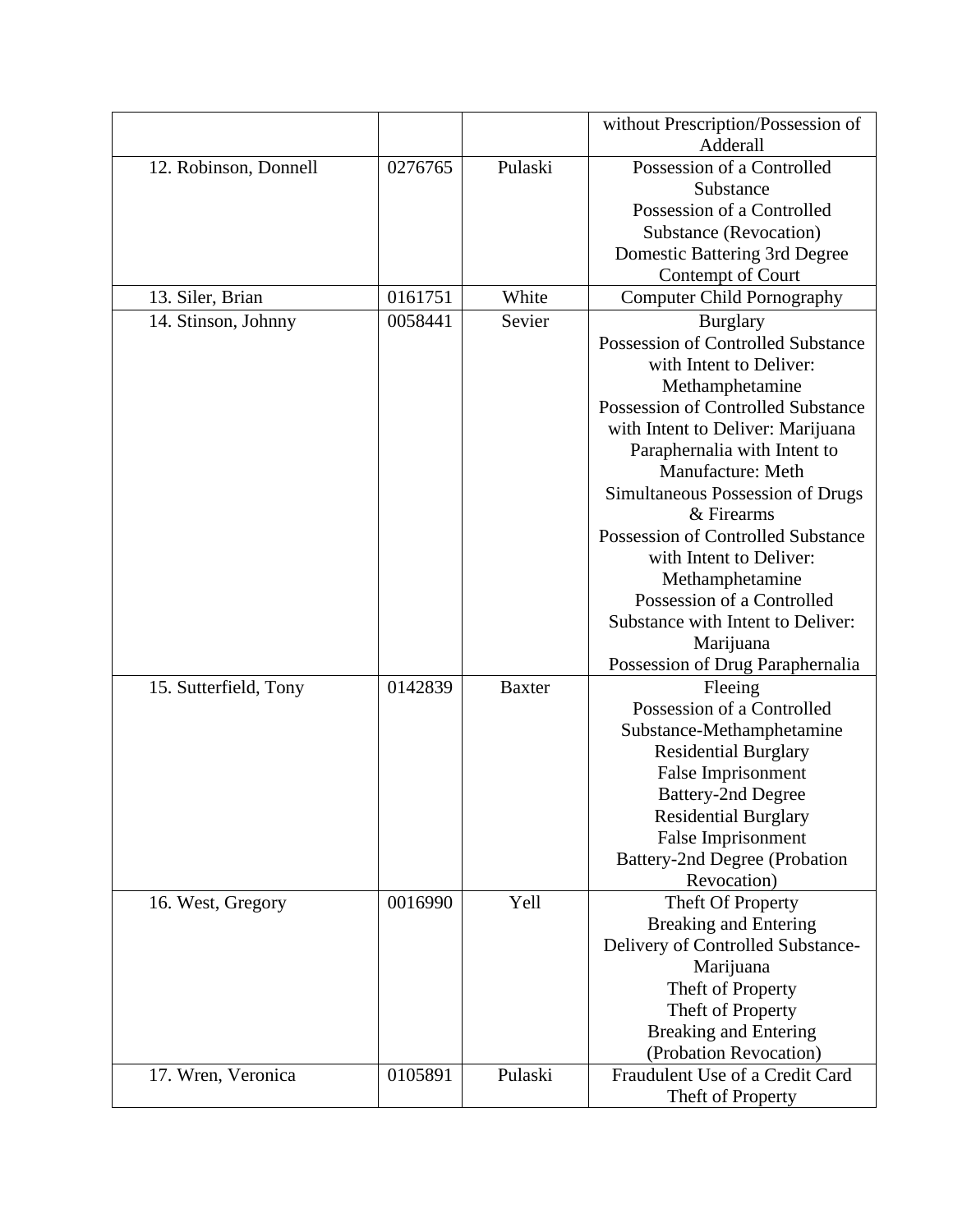# **Arkansas Parole Board Recommendations for Pardon** December 20, 2021 **Without Merit**

| <b>Name</b>                  | PID#    | <b>County</b>       | <b>Conviction</b>                    |
|------------------------------|---------|---------------------|--------------------------------------|
| 18. Allen, Alita             | 0167598 | Saline              | Exposure of Child to a Chemical      |
|                              |         |                     | Substance of Methamphetamine         |
|                              |         |                     | (permit to Ingest, Inhale, or have   |
|                              |         |                     | Contact with)                        |
|                              |         |                     | <b>Controlled Substance/Criminal</b> |
|                              |         |                     | Penalties                            |
|                              |         |                     | Possession with Intent to            |
|                              |         |                     | Manufacture                          |
|                              |         |                     | Fraud-Drug Paraphernalia             |
|                              |         |                     | <b>Ephedrine Possession</b>          |
| 19. Cash, Andrew             | 0288387 | Pulaski             | Criminal Mischief in the First       |
|                              |         |                     | Degree                               |
|                              |         |                     | Assault in the First Degree-3 counts |
| 20. Cook, Bobby              | 0243149 | Washington          | Negligent Homicide                   |
|                              |         |                     | Theft of Property                    |
| 21. Davidson, Jesse          | 0022717 | Jackson             | Possession with Intent to Deliver-   |
|                              |         |                     | Marijuana                            |
|                              |         |                     | Possession with Intent to Deliver-   |
|                              |         |                     | Marijuana (Probation Revocation)     |
| 22. Drinkwater, Jr., Anthony | 0193486 | Perry               | Theft by Receiving                   |
|                              |         |                     | <b>Escape-2nd Degree</b>             |
|                              |         |                     | Endangering the Welfare of a         |
|                              |         |                     | Minor-1st Degree                     |
|                              |         |                     | Fleeing                              |
|                              |         |                     | Theft by Receiving                   |
|                              |         |                     | <b>Escape-2nd Degree</b>             |
|                              |         |                     | (Probation Revocation)               |
| 23. Finney, Robert           | 0210855 | Saline              | Sexual Indecency with a Child        |
|                              |         |                     | $(08/12/2005$ and thereafter)        |
|                              |         |                     | Sexual Assault in the Second         |
|                              |         |                     | Degree (08/13/2001 and thereafter)   |
|                              |         |                     | <b>Terroristic Threatening II</b>    |
| 24. French, Christopher      | 1121518 | <b>Little River</b> | Possession of Controlled Substance   |
|                              |         |                     | with Intent to Deliver-Crack         |
|                              |         |                     | Cocaine more than 28 Grams           |
|                              |         |                     | Delivery of a Controlled Substance   |
|                              |         |                     | Enhancement                          |
| 25. Herron, Ashley           | 0372218 | Mississippi         | <b>Criminal Mischief</b>             |
|                              |         |                     | <b>Assault-1st Degree</b>            |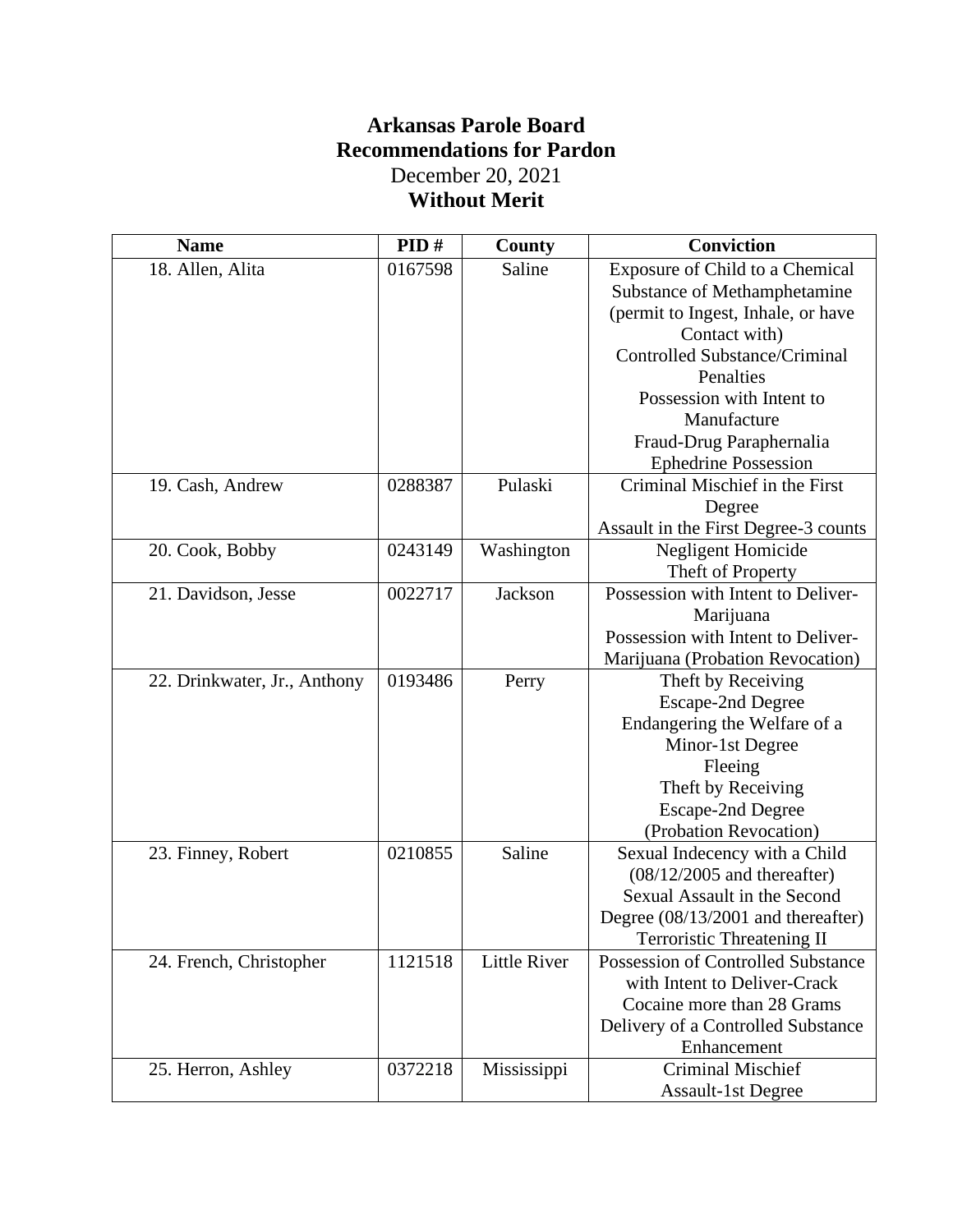|                     |         |           | <b>Terroristic Threats</b>         |
|---------------------|---------|-----------|------------------------------------|
| 26. Jones, John     | 0176626 | Jefferson | <b>Sexual Assault 3rd Degree</b>   |
| 27. Williams, Andra | 0154034 | Pulaski   | <b>Criminal Attempt to Possess</b> |
|                     |         |           | Cocaine                            |
|                     |         |           | <b>Criminal Attempt to Possess</b> |
|                     |         |           | Cocaine (Probation Revocation);    |
|                     |         |           | <b>Criminal Attempt to Possess</b> |
|                     |         |           | Cocaine (Second Probation          |
|                     |         |           | Revocation)                        |

### **Arkansas Parole Board Recommendations for Pardon** December 20, 2021 **With Merit - Without Firearms Rights Restored**

| <b>Name</b>     | PID#    | County    | <b>Conviction</b>                |
|-----------------|---------|-----------|----------------------------------|
| 28. Fells, Paul | 0004375 | Jefferson | <b>Burglary</b>                  |
|                 |         |           | Theft of Property                |
|                 |         |           | <b>Burglary</b>                  |
|                 |         |           | Theft of Property (C Felony)     |
|                 |         |           | (Probation Revocation)           |
|                 |         |           | Possession of a Controlled       |
|                 |         |           | Substance with Intent to Deliver |
|                 |         |           | Theft of Property                |
|                 |         |           | Possession of a Controlled       |
|                 |         |           | Substance with Intent to Deliver |
| 29. Hall, Roy   | 0006968 | Pulaski   | <b>Aggravated Robbery</b>        |
|                 |         |           | Forgery in the Second Degree-2   |
|                 |         |           | counts                           |
|                 |         |           | Forgery in the Second Degree-3   |
|                 |         |           | counts                           |
|                 |         |           | Failure to Appear                |

## **Arkansas Parole Board Recommendations for Pardon** December 20, 2021 **Without Merit - Without Firearms Rights Restored**

| <b>Name</b>          | PID#    | County  | Conviction                        |
|----------------------|---------|---------|-----------------------------------|
| 30. Howell, Donnie   | 0379307 | Pulaski | Theft of Property                 |
| 31. Jackson, Charles | 1094592 | Pulaski | Capital Murder<br><b>Burglary</b> |